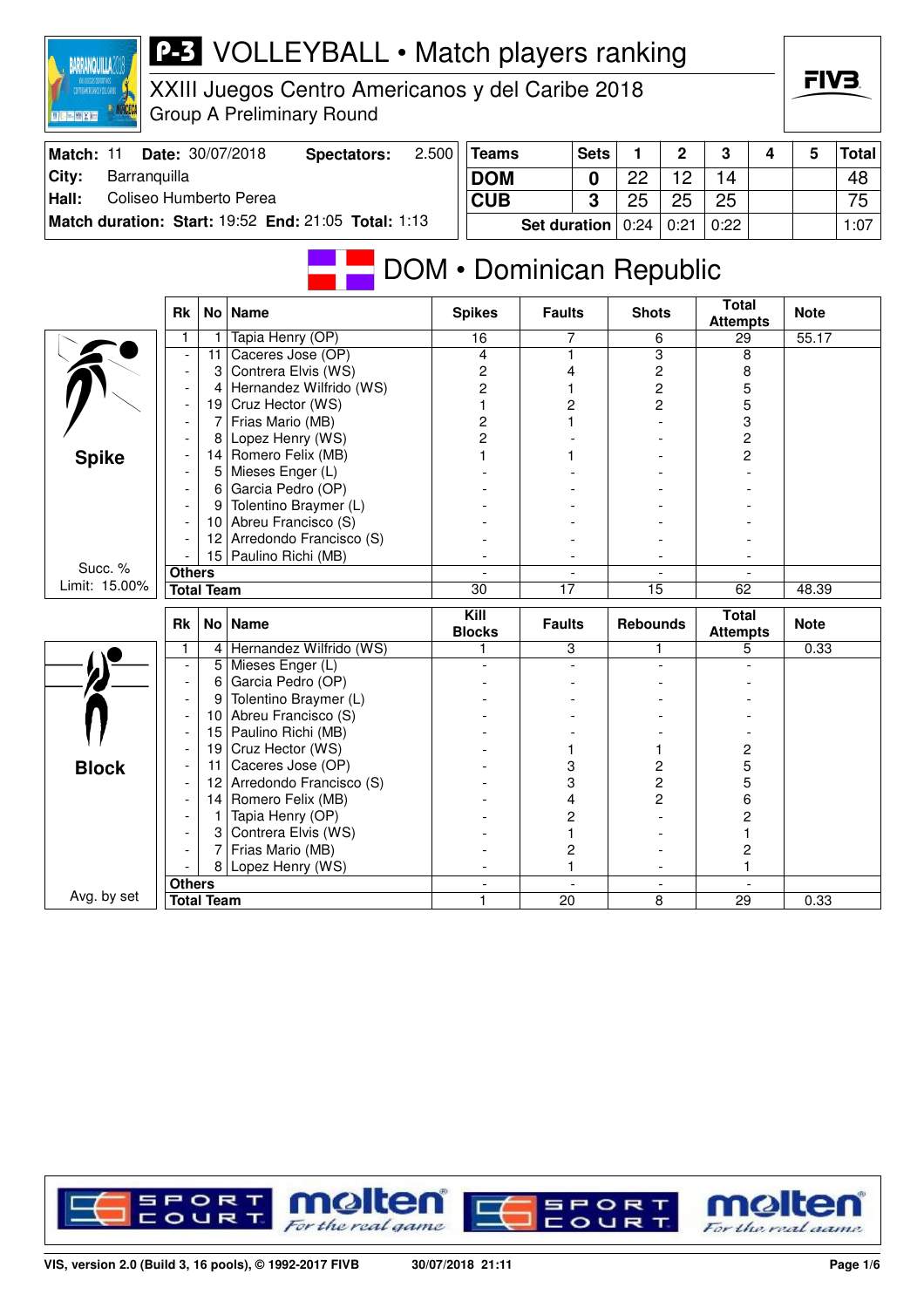

## **P-3** VOLLEYBALL • Match players ranking

XXIII Juegos Centro Americanos y del Caribe 2018 Group A Preliminary Round

| Match: 11 | Date: 30/07/2018                                    | Spectators: | 2.500 | Teams                                      | <b>Sets</b> |    | $\mathbf{\Omega}$ | າ    |  | <b>Total</b>    |
|-----------|-----------------------------------------------------|-------------|-------|--------------------------------------------|-------------|----|-------------------|------|--|-----------------|
| City:     | Barranquilla                                        |             |       | <b>DOM</b>                                 |             | ററ |                   | 14   |  | 48              |
| Hall:     | Coliseo Humberto Perea                              |             |       | <b>CUB</b>                                 |             | 25 | クら                | 25   |  | 75 <sub>1</sub> |
|           | Match duration: Start: 19:52 End: 21:05 Total: 1:13 |             |       | Set duration $\vert 0:24 \vert 0:21 \vert$ |             |    |                   | 0:22 |  | 1:07            |

## DOM • Dominican Republic

|              | <b>Rk</b>                     |                   | No   Name               | <b>Aces</b>                    | <b>Faults</b>        | <b>Serve</b><br><b>Hits</b>   | <b>Total</b><br><b>Attempts</b> | <b>Note</b> |
|--------------|-------------------------------|-------------------|-------------------------|--------------------------------|----------------------|-------------------------------|---------------------------------|-------------|
|              | 1                             | 4                 | Hernandez Wilfrido (WS) | 1                              | $\blacksquare$       | 6                             | 7                               | 0.33        |
|              |                               | 5                 | Mieses Enger (L)        | $\overline{\phantom{a}}$       | $\overline{a}$       |                               |                                 |             |
|              | $\overline{\phantom{a}}$      | 6                 | Garcia Pedro (OP)       |                                |                      |                               |                                 |             |
|              | $\overline{\phantom{a}}$      | 9                 | Tolentino Braymer (L)   |                                |                      |                               |                                 |             |
|              | $\overline{\phantom{a}}$      | 12                | Arredondo Francisco (S) |                                |                      | 5                             | 5                               |             |
|              | $\overline{\phantom{a}}$      | 15                | Paulino Richi (MB)      |                                |                      |                               |                                 |             |
|              | $\overline{\phantom{a}}$      | 14                | Romero Felix (MB)       |                                | 1                    | 4                             | 5                               |             |
| <b>Serve</b> |                               | 3                 | Contrera Elvis (WS)     |                                | 2                    | 5                             | 7                               |             |
|              |                               | 1                 | Tapia Henry (OP)        |                                | 3                    | 7                             | 10                              |             |
|              | $\overline{\phantom{a}}$      | 11 <sup>1</sup>   | Caceres Jose (OP)       |                                | $\overline{c}$       | 4                             | 6                               |             |
|              |                               | 7                 | Frias Mario (MB)        |                                | 1                    |                               | 2                               |             |
|              |                               | 8                 | Lopez Henry (WS)        |                                | 3                    |                               | 3                               |             |
|              |                               | 10 <sup>1</sup>   | Abreu Francisco (S)     |                                | 1                    |                               |                                 |             |
|              |                               |                   | 19 Cruz Hector (WS)     |                                | 3                    |                               | 3                               |             |
|              | <b>Others</b>                 |                   |                         | $\overline{\phantom{a}}$       | $\blacksquare$       | $\overline{\phantom{a}}$      | $\sim$                          |             |
| Avg. by set  |                               | <b>Total Team</b> |                         | 1                              | 16                   | $\overline{32}$               | 49                              | 0.33        |
| <b>Team</b>  | Opponent errors & Team faults |                   | 16                      | $\mathbf{1}$                   |                      | 17                            |                                 |             |
|              |                               |                   |                         |                                |                      |                               |                                 |             |
|              | <b>Rk</b>                     |                   | No   Name               | <b>Digs</b>                    | <b>Faults</b>        | <b>Receptions</b>             | <b>Total</b><br><b>Attempts</b> | <b>Note</b> |
|              | 1                             | 5 <sup>1</sup>    | Mieses Enger (L)        | 4                              | 1                    |                               | 6                               | 1.33        |
|              | $\overline{c}$                | 1                 | Tapia Henry (OP)        | 3                              |                      |                               | 4                               | 1.00        |
|              | 3                             | 9                 | Tolentino Braymer (L)   | 2                              | 3                    |                               | 5                               | 0.67        |
|              | 4                             | 12 <sup>2</sup>   | Arredondo Francisco (S) | 1                              | $\overline{2}$       |                               | 3                               | 0.33        |
|              | $\overline{\phantom{a}}$      | $\overline{4}$    | Hernandez Wilfrido (WS) | $\overline{a}$                 | $\blacksquare$       |                               |                                 |             |
|              | $\overline{\phantom{a}}$      | 6                 | Garcia Pedro (OP)       |                                |                      |                               |                                 |             |
|              |                               | 10                | Abreu Francisco (S)     |                                |                      |                               |                                 |             |
|              |                               | 11                | Caceres Jose (OP)       |                                |                      |                               |                                 |             |
| <b>Dig</b>   | $\overline{\phantom{a}}$      | 14                | Romero Felix (MB)       |                                |                      |                               |                                 |             |
|              |                               | 15                | Paulino Richi (MB)      |                                |                      |                               |                                 |             |
|              |                               | 3                 | Contrera Elvis (WS)     |                                | 2                    |                               | 3                               |             |
|              |                               | 7                 | Frias Mario (MB)        |                                |                      |                               |                                 |             |
|              |                               | 8                 | Lopez Henry (WS)        |                                |                      |                               |                                 |             |
|              |                               |                   | 19 Cruz Hector (WS)     |                                | 1                    |                               |                                 |             |
| Avg. by set  | <b>Others</b>                 | <b>Total Team</b> |                         | $\overline{\phantom{a}}$<br>10 | $\blacksquare$<br>11 | $\overline{\phantom{a}}$<br>3 | 24                              | 3.33        |

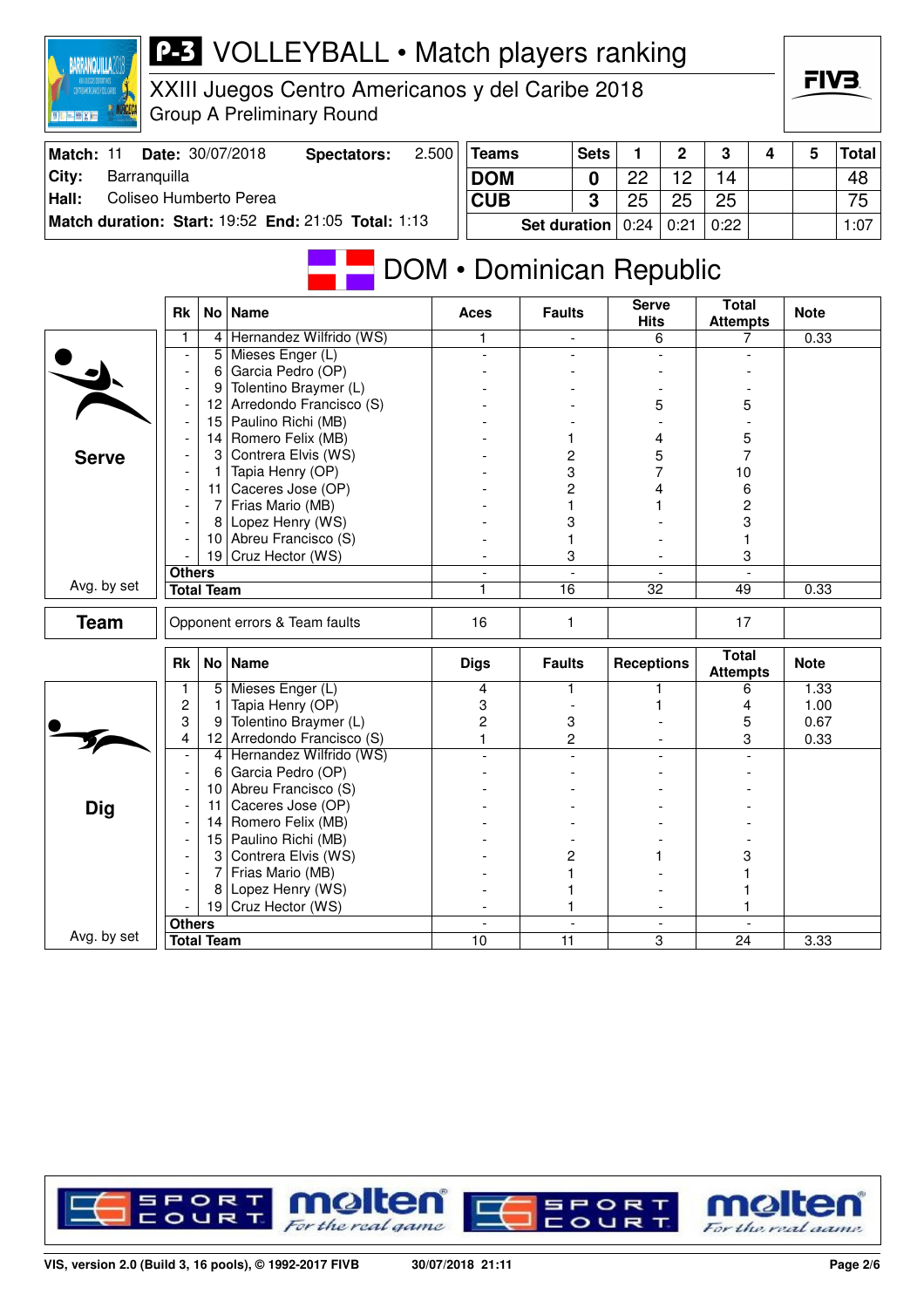

## **P-3** VOLLEYBALL • Match players ranking

XXIII Juegos Centro Americanos y del Caribe 2018 Group A Preliminary Round

| Match: 11 | <b>Date: 30/07/2018</b>                             | Spectators: | 2.500 | <b>Teams</b>          | <b>Sets</b> |    | $\mathbf{c}$ | 3    |  | <b>Total</b> |
|-----------|-----------------------------------------------------|-------------|-------|-----------------------|-------------|----|--------------|------|--|--------------|
| City:     | Barranquilla                                        |             |       | <b>DOM</b>            |             | ററ |              | 14   |  | 48           |
| Hall:     | Coliseo Humberto Perea                              |             |       | <b>CUB</b>            |             | 25 | 25           | 25   |  | 75           |
|           | Match duration: Start: 19:52 End: 21:05 Total: 1:13 |             |       | Set duration $ 0:24 $ |             |    | 0:21         | 0:22 |  | 1:07         |

## **DOM • Dominican Republic**

|                         | <b>Rk</b>                          |                 | No Name                 | <b>Running</b><br><b>Sets</b> | <b>Faults</b>            | <b>Still</b><br><b>Sets</b>       | <b>Total</b><br><b>Attempts</b> | <b>Note</b> |
|-------------------------|------------------------------------|-----------------|-------------------------|-------------------------------|--------------------------|-----------------------------------|---------------------------------|-------------|
|                         | 1                                  | 12              | Arredondo Francisco (S) | 16                            |                          | 34                                | 50                              | 5.33        |
|                         | $\overline{c}$                     | 10 <sup>1</sup> | Abreu Francisco (S)     | $\overline{c}$                |                          | 6                                 | 8                               | 0.67        |
| $\overline{\mathbf{e}}$ | $\overline{\phantom{a}}$           | 1               | Tapia Henry (OP)        |                               |                          |                                   |                                 |             |
|                         |                                    | 3               | Contrera Elvis (WS)     |                               |                          |                                   |                                 |             |
|                         |                                    | 4               | Hernandez Wilfrido (WS) |                               |                          |                                   |                                 |             |
|                         |                                    | 5               | Mieses Enger (L)        |                               |                          | 3                                 | 3                               |             |
|                         |                                    | 6               | Garcia Pedro (OP)       |                               |                          |                                   |                                 |             |
| <b>Set</b>              |                                    | 7               | Frias Mario (MB)        |                               |                          |                                   |                                 |             |
|                         |                                    | 8               | Lopez Henry (WS)        |                               |                          |                                   |                                 |             |
|                         |                                    | 9               | Tolentino Braymer (L)   |                               |                          |                                   |                                 |             |
|                         |                                    | 11              | Caceres Jose (OP)       |                               |                          |                                   |                                 |             |
|                         |                                    | 14              | Romero Felix (MB)       |                               |                          |                                   |                                 |             |
|                         |                                    | 15              | Paulino Richi (MB)      |                               |                          |                                   |                                 |             |
|                         |                                    | 19 <sup>1</sup> | Cruz Hector (WS)        |                               |                          |                                   |                                 |             |
|                         | <b>Others</b>                      |                 |                         | $\overline{\phantom{a}}$      | $\overline{\phantom{0}}$ | $\overline{\phantom{a}}$          | $\overline{\phantom{a}}$        |             |
| Avg. by set             | <b>Total Team</b>                  |                 | 18                      | $\overline{\phantom{0}}$      | 44                       | 62                                | 6.00                            |             |
|                         |                                    |                 |                         |                               |                          |                                   |                                 |             |
|                         | <b>Rk</b>                          |                 | No   Name               | <b>Excellents</b>             | <b>Faults</b>            | <b>Serve</b><br><b>Receptions</b> | <b>Total</b><br><b>Attempts</b> | <b>Note</b> |
|                         | 1                                  | $\overline{4}$  | Hernandez Wilfrido (WS) | 14                            | 3                        | 10                                | 27                              | 40.74       |
|                         |                                    | 5               | Mieses Enger (L)        | 5                             | $\overline{2}$           | 3                                 | 10                              |             |
|                         | $\overline{\phantom{a}}$           | 8               | Lopez Henry (WS)        | 3                             | 3                        | 3                                 | 9                               |             |
|                         | $\blacksquare$                     | 3               | Contrera Elvis (WS)     | 4                             |                          | 4                                 | 8                               |             |
|                         | $\overline{\phantom{a}}$           | 19              | Cruz Hector (WS)        | 2                             |                          | 5                                 | 8                               |             |
|                         | $\overline{\phantom{a}}$           | 1               | Tapia Henry (OP)        |                               |                          |                                   |                                 |             |
|                         |                                    | 6               | Garcia Pedro (OP)       |                               |                          |                                   |                                 |             |
|                         |                                    | 7               | Frias Mario (MB)        |                               |                          |                                   |                                 |             |
| <b>Reception</b>        |                                    | 9               | Tolentino Braymer (L)   |                               |                          |                                   |                                 |             |
|                         |                                    | 10 <sup>1</sup> | Abreu Francisco (S)     |                               |                          |                                   |                                 |             |
|                         | $\overline{\phantom{a}}$           | 12 <sup>2</sup> | Arredondo Francisco (S) |                               |                          |                                   |                                 |             |
|                         |                                    | 14              | Romero Felix (MB)       |                               |                          |                                   |                                 |             |
|                         |                                    | 15              | Paulino Richi (MB)      |                               |                          |                                   |                                 |             |
|                         |                                    | 11              | Caceres Jose (OP)       |                               | 1                        |                                   |                                 |             |
| Eff. %<br>Limit: 20.00% | <b>Others</b><br><b>Total Team</b> |                 |                         | 28                            | 10                       | 25                                | 63                              | 28.57       |

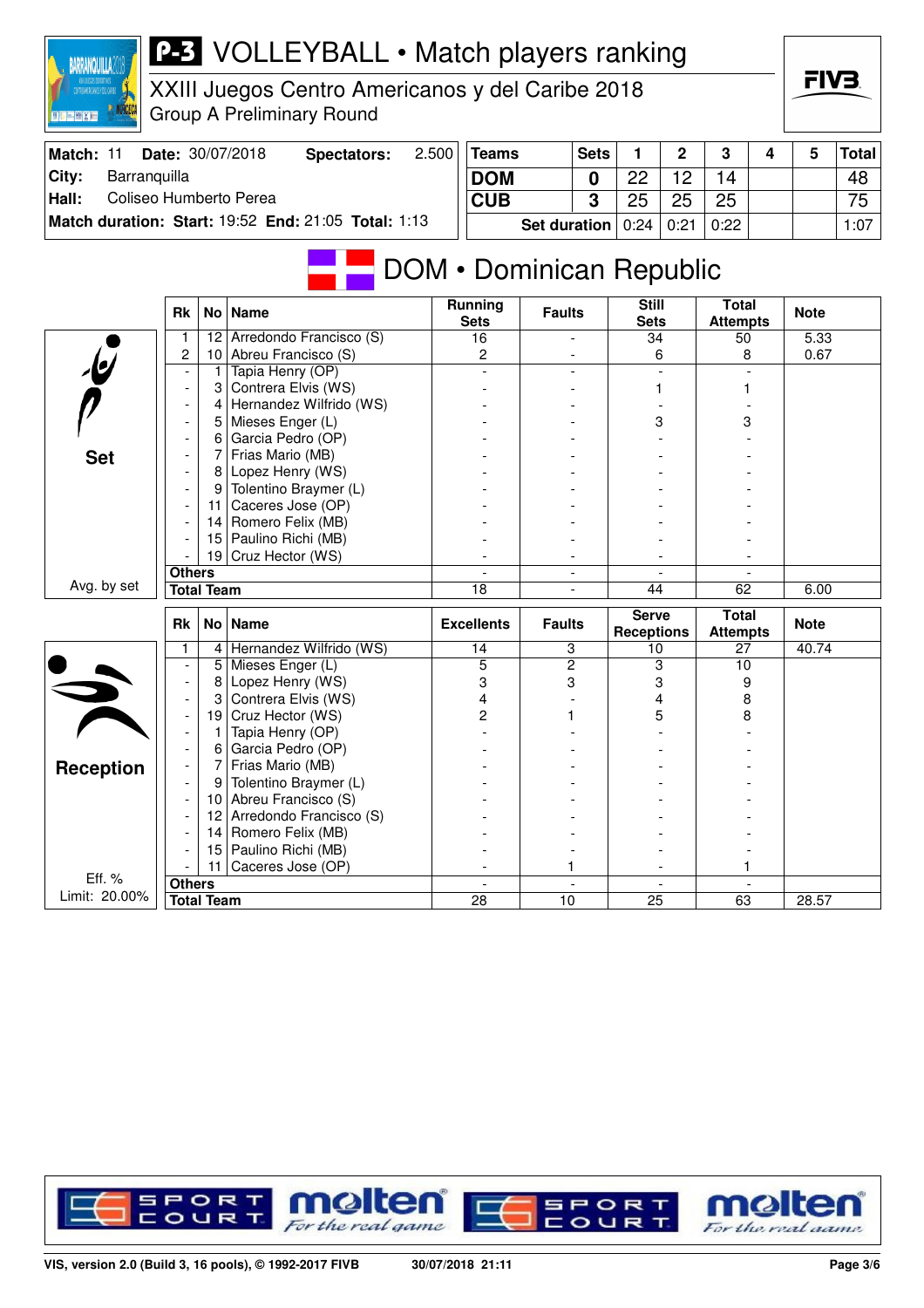| <b>P-3</b> VOLLEYBALL • Match players ranking<br><b>BARRANQUILLA</b><br>XXIII Juegos Centro Americanos y del Caribe 2018<br>STEDAMERICANOS Y DEL CARRE<br><b>Group A Preliminary Round</b> |                                                                   |                   |                                                     |            |                       |                     |             |                 |                |                                 |   | FIV3.          |              |  |
|--------------------------------------------------------------------------------------------------------------------------------------------------------------------------------------------|-------------------------------------------------------------------|-------------------|-----------------------------------------------------|------------|-----------------------|---------------------|-------------|-----------------|----------------|---------------------------------|---|----------------|--------------|--|
| Match: 11                                                                                                                                                                                  |                                                                   |                   | Date: 30/07/2018<br><b>Spectators:</b>              | 2.500      | <b>Teams</b>          |                     | <b>Sets</b> | 1               | $\mathbf 2$    | 3                               | 4 | 5              | <b>Total</b> |  |
| City:<br>Barranquilla                                                                                                                                                                      |                                                                   |                   |                                                     | <b>DOM</b> |                       |                     | 0           | 22              | 12             | 14                              |   |                | 48           |  |
| Hall:<br>Coliseo Humberto Perea                                                                                                                                                            |                                                                   |                   |                                                     |            | <b>CUB</b>            |                     | 3           | 25              | 25             | 25                              |   |                | 75           |  |
|                                                                                                                                                                                            |                                                                   |                   | Match duration: Start: 19:52 End: 21:05 Total: 1:13 |            |                       | <b>Set duration</b> |             | 0:24            | 0:21           | 0:22                            |   |                | 1:07         |  |
| CUB · Cuba<br><b>Total</b>                                                                                                                                                                 |                                                                   |                   |                                                     |            |                       |                     |             |                 |                |                                 |   |                |              |  |
|                                                                                                                                                                                            | <b>Rk</b>                                                         | No <sub>1</sub>   | <b>Name</b>                                         |            | <b>Spikes</b>         | <b>Faults</b>       |             | <b>Shots</b>    |                | <b>Attempts</b>                 |   | <b>Note</b>    |              |  |
|                                                                                                                                                                                            | 1                                                                 | 9                 | Osoria Livan (MB)                                   |            | 6                     | 1                   |             |                 | 1              | 8                               |   | 75.00          |              |  |
|                                                                                                                                                                                            | $\overline{c}$<br>3                                               | 10<br>18          | Gutierrez Miguel (OP)<br>Lopez Miguel (WS)          |            | 8                     |                     |             |                 | 3<br>3         | 12                              |   | 66.67          |              |  |
|                                                                                                                                                                                            | 4                                                                 | $\overline{c}$    | Mergarejo Osniel (WS)                               |            | 5<br>6                |                     |             |                 | 6              | 8<br>12                         |   | 62.50<br>50.00 |              |  |
|                                                                                                                                                                                            | $\overline{3}$<br>Yant Marlon (WS)<br>Concepcion Javier (MB)<br>5 |                   |                                                     |            |                       |                     |             |                 |                | 3                               |   |                |              |  |
|                                                                                                                                                                                            |                                                                   |                   |                                                     |            |                       |                     |             |                 |                | 3                               |   |                |              |  |
|                                                                                                                                                                                            |                                                                   | 14                | Goide Adrian (S)                                    |            |                       |                     |             |                 |                | 2<br>2                          |   |                |              |  |
| <b>Spike</b>                                                                                                                                                                               |                                                                   | 13                | Romero Jose (OP)                                    |            |                       |                     |             |                 |                |                                 |   |                |              |  |
|                                                                                                                                                                                            |                                                                   | 17                | Alonso Roamy (MB)                                   |            |                       |                     |             |                 |                |                                 |   |                |              |  |
|                                                                                                                                                                                            | Masso José (MB)                                                   |                   |                                                     |            |                       |                     |             |                 |                |                                 |   |                |              |  |
|                                                                                                                                                                                            |                                                                   | 4                 | Jimenez Javier (WS)                                 |            |                       |                     |             |                 |                |                                 |   |                |              |  |
|                                                                                                                                                                                            |                                                                   |                   | Garcia Yonder (L)                                   |            |                       |                     |             |                 |                |                                 |   |                |              |  |
|                                                                                                                                                                                            |                                                                   | 11<br>19          | Taboada Livan (S)<br>Salazar Lionnis (L)            |            |                       |                     |             |                 |                |                                 |   |                |              |  |
| Succ. %                                                                                                                                                                                    | <b>Others</b>                                                     |                   |                                                     |            |                       |                     |             |                 |                |                                 |   |                |              |  |
| Limit: 15.00%                                                                                                                                                                              |                                                                   | <b>Total Team</b> |                                                     |            | $\overline{33}$       | 3                   |             | $\overline{15}$ |                | $\overline{51}$                 |   | 64.71          |              |  |
|                                                                                                                                                                                            |                                                                   |                   |                                                     |            |                       |                     |             |                 |                |                                 |   |                |              |  |
|                                                                                                                                                                                            | <b>Rk</b>                                                         | No <sub>1</sub>   | <b>Name</b>                                         |            | Kill<br><b>Blocks</b> | <b>Faults</b>       |             | <b>Rebounds</b> |                | <b>Total</b><br><b>Attempts</b> |   | <b>Note</b>    |              |  |
|                                                                                                                                                                                            | 1                                                                 | 9                 | Osoria Livan (MB)                                   |            | 5                     | 2                   |             |                 | 3              | 10                              |   | 1.67           |              |  |
|                                                                                                                                                                                            | $\overline{c}$                                                    | 5                 | Concepcion Javier (MB)                              |            | 3                     | 3                   |             |                 |                | 6                               |   | 1.00           |              |  |
|                                                                                                                                                                                            | 3<br>4                                                            | 17                | Alonso Roamy (MB)                                   |            | 2                     | 1                   |             |                 |                | 3                               |   | 0.67           |              |  |
|                                                                                                                                                                                            | 4                                                                 | 4<br>14           | Jimenez Javier (WS)<br>Goide Adrian (S)             |            | 1                     | 1                   |             |                 |                | 2                               |   | 0.33<br>0.33   |              |  |
|                                                                                                                                                                                            | 4                                                                 |                   | 2 Mergarejo Osniel (WS)                             |            |                       |                     |             |                 | 2              | 7                               |   | 0.33           |              |  |
|                                                                                                                                                                                            | 4                                                                 |                   | 18 Lopez Miguel (WS)                                |            | 1                     | 4<br>4              |             |                 | $\overline{c}$ | 7                               |   | 0.33           |              |  |
| <b>Block</b>                                                                                                                                                                               |                                                                   |                   | Garcia Yonder (L)                                   |            |                       |                     |             |                 | $\blacksquare$ |                                 |   |                |              |  |
|                                                                                                                                                                                            |                                                                   |                   | 10 Gutierrez Miguel (OP)                            |            |                       |                     |             |                 | $\overline{c}$ | $\overline{c}$                  |   |                |              |  |
|                                                                                                                                                                                            |                                                                   | 11                | Taboada Livan (S)                                   |            |                       |                     |             |                 |                |                                 |   |                |              |  |
|                                                                                                                                                                                            |                                                                   |                   | 13 Romero Jose (OP)                                 |            |                       |                     |             |                 |                |                                 |   |                |              |  |
|                                                                                                                                                                                            |                                                                   | 19                | Salazar Lionnis (L)                                 |            |                       |                     |             |                 |                |                                 |   |                |              |  |
|                                                                                                                                                                                            |                                                                   |                   | Masso José (MB)                                     |            |                       | 1                   |             |                 |                | 1                               |   |                |              |  |
|                                                                                                                                                                                            |                                                                   | 3                 | Yant Marlon (WS)                                    |            |                       | 3                   |             |                 |                | 3                               |   |                |              |  |
| Avg. by set                                                                                                                                                                                | <b>Others</b>                                                     | <b>Total Team</b> |                                                     |            | 14                    | 19                  |             |                 | 9              | 42                              |   | 4.67           |              |  |
|                                                                                                                                                                                            |                                                                   |                   |                                                     |            |                       |                     |             |                 |                |                                 |   |                |              |  |

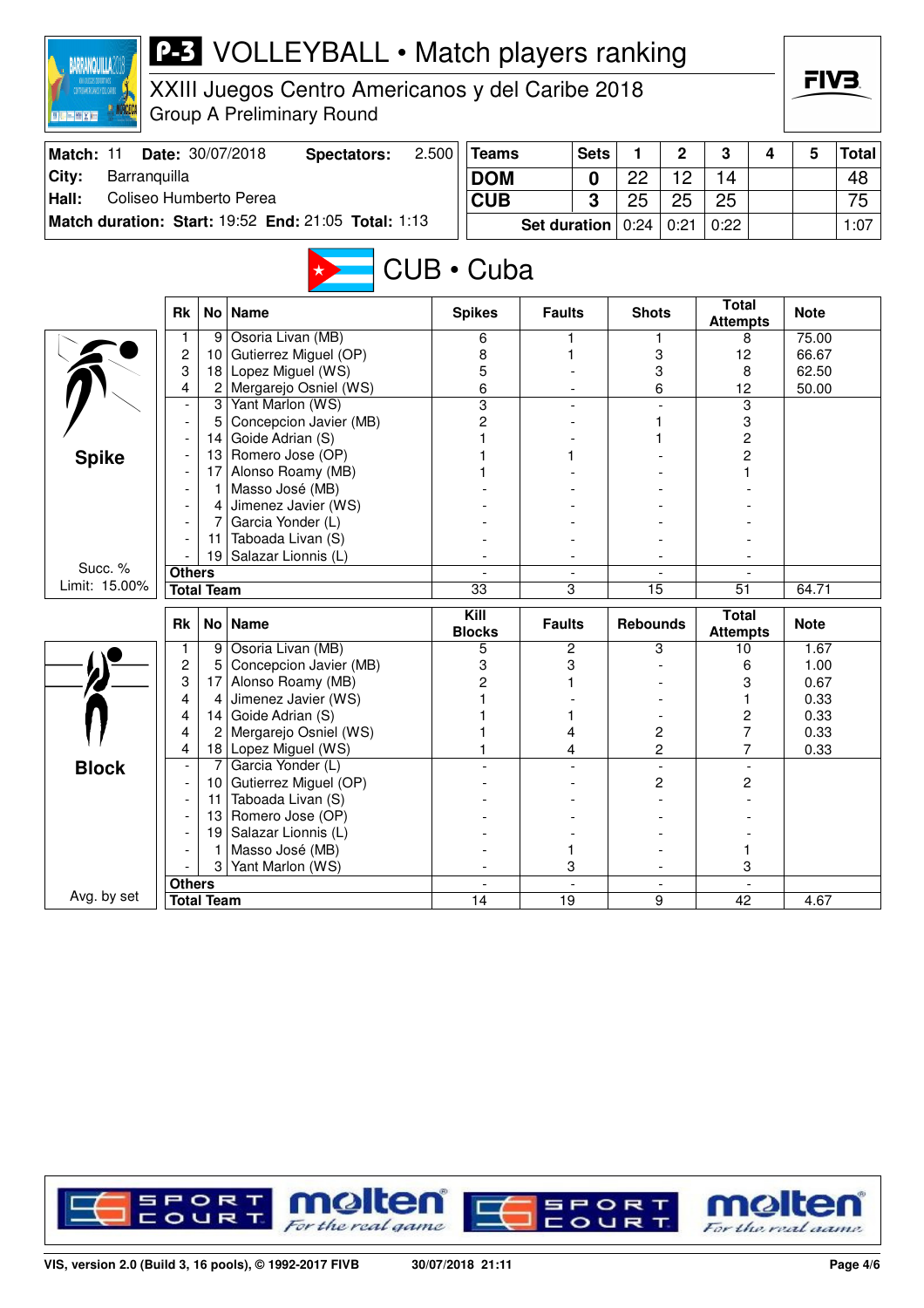| <b>P-3</b> VOLLEYBALL • Match players ranking<br><b>BARRANQUILLA2</b>          |                          |                   |                                                                                      |            |                |                     |                          |                      |                          |                                 |   |              |              |
|--------------------------------------------------------------------------------|--------------------------|-------------------|--------------------------------------------------------------------------------------|------------|----------------|---------------------|--------------------------|----------------------|--------------------------|---------------------------------|---|--------------|--------------|
| ZATTAGANDOROZOZATITUDI<br>Zattagandorozozatigi zatu<br><b>图片 [m] 图 [ X ] 图</b> |                          |                   | XXIII Juegos Centro Americanos y del Caribe 2018<br><b>Group A Preliminary Round</b> |            |                |                     |                          |                      |                          |                                 |   | FIV3.        |              |
| Match: 11                                                                      |                          |                   | Date: 30/07/2018<br><b>Spectators:</b>                                               | 2.500      | <b>Teams</b>   |                     | <b>Sets</b>              | 1                    | $\overline{2}$           | 3                               | 4 | 5            | <b>Total</b> |
| Barranquilla<br>City:                                                          |                          |                   |                                                                                      | <b>DOM</b> |                |                     | $\bf{0}$                 | 22                   | 12                       | 14                              |   |              | 48           |
| Coliseo Humberto Perea<br>Hall:                                                |                          |                   |                                                                                      |            | <b>CUB</b>     |                     | 3                        | 25                   | 25                       | 25                              |   |              | 75           |
|                                                                                |                          |                   | Match duration: Start: 19:52 End: 21:05 Total: 1:13                                  |            |                | <b>Set duration</b> |                          | 0:24                 | 0:21                     | 0:22                            |   |              | 1:07         |
| $CUB \cdot Cuba$                                                               |                          |                   |                                                                                      |            |                |                     |                          |                      |                          |                                 |   |              |              |
|                                                                                | <b>Rk</b>                |                   | No   Name                                                                            |            | Aces           | <b>Faults</b>       |                          | <b>Serve</b><br>Hits |                          | <b>Total</b><br><b>Attempts</b> |   | <b>Note</b>  |              |
|                                                                                | 1                        | 9                 | Osoria Livan (MB)                                                                    |            | 3              | 1                   |                          |                      | 8                        | 12                              |   | 1.00         |              |
|                                                                                | 1                        | 5                 | Concepcion Javier (MB)                                                               |            | 3              | 2                   |                          | 9                    |                          | 14                              |   | 1.00         |              |
|                                                                                | 3<br>4                   | 18                | Lopez Miguel (WS)<br>2 Mergarejo Osniel (WS)                                         |            | 2<br>1         | 2<br>4              |                          | 8                    |                          | 12<br>9                         |   | 0.67<br>0.33 |              |
|                                                                                |                          | 1.                | Masso José (MB)                                                                      |            |                |                     |                          | 4                    |                          |                                 |   |              |              |
|                                                                                | $\overline{a}$           | 31                | Yant Marlon (WS)                                                                     |            |                |                     |                          |                      |                          |                                 |   |              |              |
|                                                                                |                          | 4                 | Jimenez Javier (WS)                                                                  |            |                |                     |                          |                      |                          |                                 |   |              |              |
| <b>Serve</b>                                                                   | Garcia Yonder (L)<br>7   |                   |                                                                                      |            |                |                     |                          |                      |                          |                                 |   |              |              |
|                                                                                | 11                       |                   | Taboada Livan (S)                                                                    |            |                |                     |                          |                      |                          |                                 |   |              |              |
|                                                                                |                          | 13                | Romero Jose (OP)                                                                     |            |                |                     |                          |                      |                          |                                 |   |              |              |
|                                                                                |                          | 14                | Goide Adrian (S)                                                                     |            |                |                     |                          | 15                   |                          | 15                              |   |              |              |
|                                                                                |                          | 17<br>19          | Alonso Roamy (MB)<br>Salazar Lionnis (L)                                             |            |                |                     |                          | $\overline{c}$       |                          | 2                               |   |              |              |
|                                                                                |                          | 10 <sup>1</sup>   | Gutierrez Miguel (OP)                                                                |            |                | 2                   |                          |                      | 7                        | 9                               |   |              |              |
|                                                                                | <b>Others</b>            |                   |                                                                                      |            |                |                     |                          |                      |                          |                                 |   |              |              |
| Avg. by set                                                                    |                          | <b>Total Team</b> |                                                                                      |            | 9              | 11                  |                          | $\overline{54}$      |                          | 74                              |   | 3.00         |              |
| <b>Team</b>                                                                    |                          |                   | Opponent errors & Team faults                                                        |            | 19             | 3                   |                          |                      |                          | 22                              |   |              |              |
|                                                                                | <b>Rk</b>                |                   | No Name                                                                              |            | <b>Digs</b>    | <b>Faults</b>       |                          | <b>Receptions</b>    |                          | <b>Total</b><br><b>Attempts</b> |   | <b>Note</b>  |              |
|                                                                                |                          |                   | Garcia Yonder (L)                                                                    |            | 8              | 3                   |                          |                      |                          | 12                              |   | 2.67         |              |
|                                                                                | $\overline{\mathbf{c}}$  | 2                 | Mergarejo Osniel (WS)                                                                |            | 2              |                     |                          |                      |                          | 2                               |   | 0.67         |              |
|                                                                                | 2                        |                   | 10 Gutierrez Miguel (OP)                                                             |            | $\overline{c}$ | 1                   |                          |                      |                          | 4                               |   | 0.67         |              |
|                                                                                | 4<br>4                   | 5<br>11           | Concepcion Javier (MB)<br>Taboada Livan (S)                                          |            | 1<br>1         |                     |                          | 4                    |                          | 5<br>1                          |   | 0.33<br>0.33 |              |
|                                                                                | $\overline{\phantom{a}}$ | 1                 | Masso José (MB)                                                                      |            |                |                     |                          |                      |                          |                                 |   |              |              |
|                                                                                |                          | 4                 | Jimenez Javier (WS)                                                                  |            |                |                     |                          |                      |                          |                                 |   |              |              |
| <b>Dig</b>                                                                     |                          | 9                 | Osoria Livan (MB)                                                                    |            |                |                     |                          |                      |                          |                                 |   |              |              |
|                                                                                |                          |                   | 13 Romero Jose (OP)                                                                  |            |                |                     |                          |                      |                          |                                 |   |              |              |
|                                                                                |                          | 17                | Alonso Roamy (MB)                                                                    |            |                |                     |                          |                      |                          |                                 |   |              |              |
|                                                                                |                          | 19                | Salazar Lionnis (L)                                                                  |            |                |                     |                          |                      |                          |                                 |   |              |              |
|                                                                                |                          | 14                | Goide Adrian (S)                                                                     |            |                | 2                   |                          | $\overline{c}$       |                          | 4                               |   |              |              |
|                                                                                |                          | 18<br>3           | Lopez Miguel (WS)<br>Yant Marlon (WS)                                                |            |                | 1<br>2              |                          |                      | 1<br>1                   | 2<br>3                          |   |              |              |
|                                                                                | <b>Others</b>            |                   |                                                                                      |            |                |                     | $\overline{\phantom{a}}$ |                      | $\overline{\phantom{a}}$ |                                 |   |              |              |
| Avg. by set                                                                    | <b>Total Team</b>        |                   |                                                                                      |            | 14             | $\overline{9}$      |                          | 10                   |                          | $\overline{33}$                 |   | 4.67         |              |